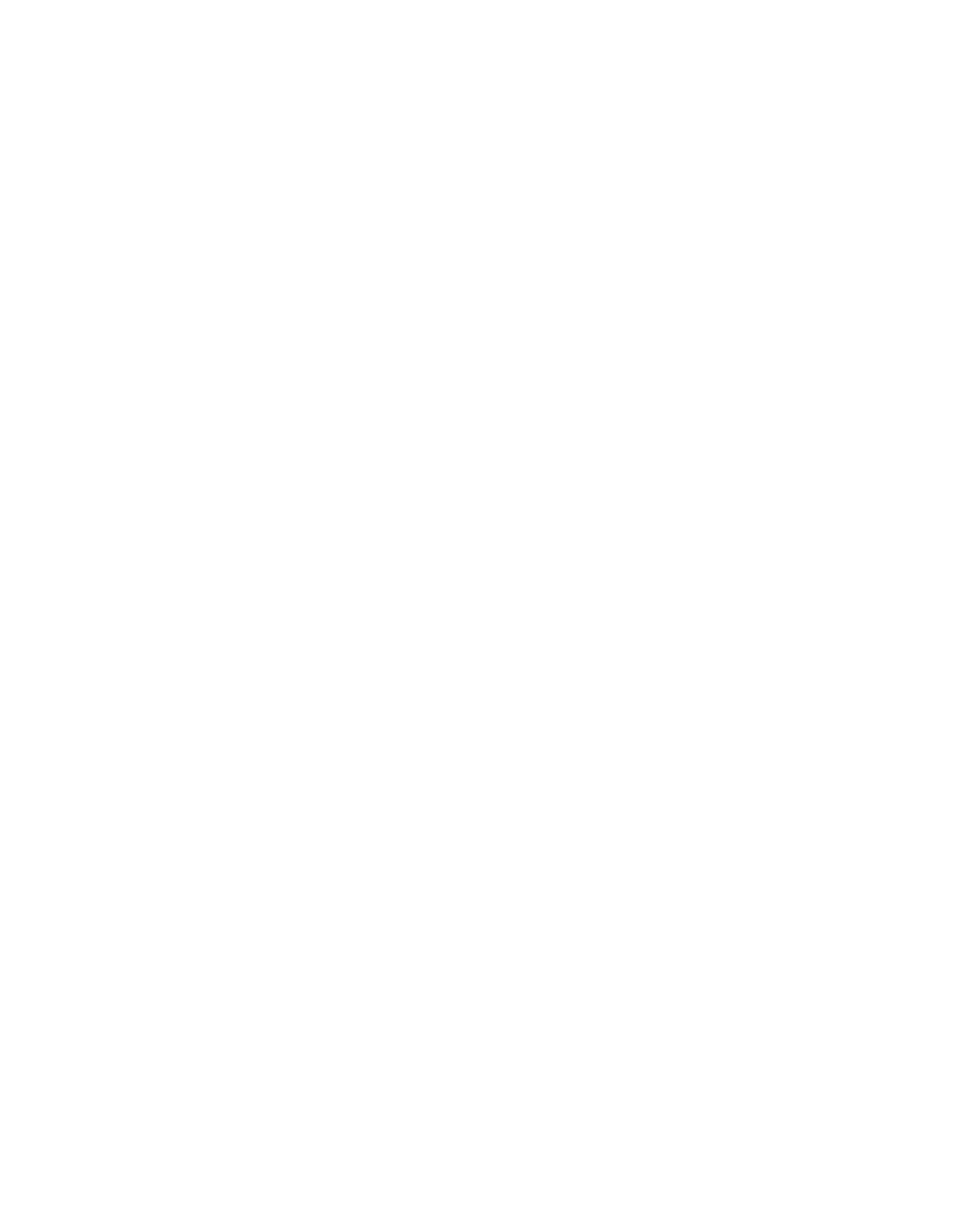

# **Executive overview**

The growing complexity of electric power grids requires innovative solutions to effectively manage power grids and to enhance grid security and stability. Predictive modeling software can use the historical data to discover, among other things, failure order, failure relationships to components, and predictors associated with failures.

This IBM® Redguide™ publication proposes a dedicated *ad hoc synchrophasor network* that is embedded within the smart grid. This synchrophasor is a device that can measure, combine, and analyze the time-stamped measurements from various locations on an electric power grid. The proposed *Smart Grid Analytics and Sensemaking* framework is based upon various devices, data, and analytics.

A smart grid is really an ecosystem of large interconnected nonlinear systems. This proposed solution instance focuses the use of context-awareness analytics to maintain correct values (current and historical) for nodes and edges. Key to the analytics is the use of the *Mehta Value*, which is composed of a base reference, drift, and context-referenced phase angle data. Real-time decisions, such as load shedding or pathway selection, can then be made based upon the combination of contextually correct data and analytics, such as the Mehta Value.1 The streaming data within the electrical grid can be used automatically by various Smarter Grid Analytics.

Using the Smart Grid Analytics and Sensemaking framework described in this guide, smart grid managers can:

- Provide a context awareness to generate solutions that create an optimal, reliable, and stable network
- -Reason and make sense of observations as they present themselves
- -Make better, more timely business decisions, while the observations are still occurring
- - Use the Mehta Value as a base reference to help make real-time decisions, such as load shedding or pathway selection

<sup>&</sup>lt;sup>1</sup> The notion of the *Mehta Value* was introduced at the North American Synchrophasor Initiative (NASPI) 22-24 October 2013 meeting in Chicago with Dick Dickens, a Design Engineer at Mehta Tech, and Dr. Steve Chan.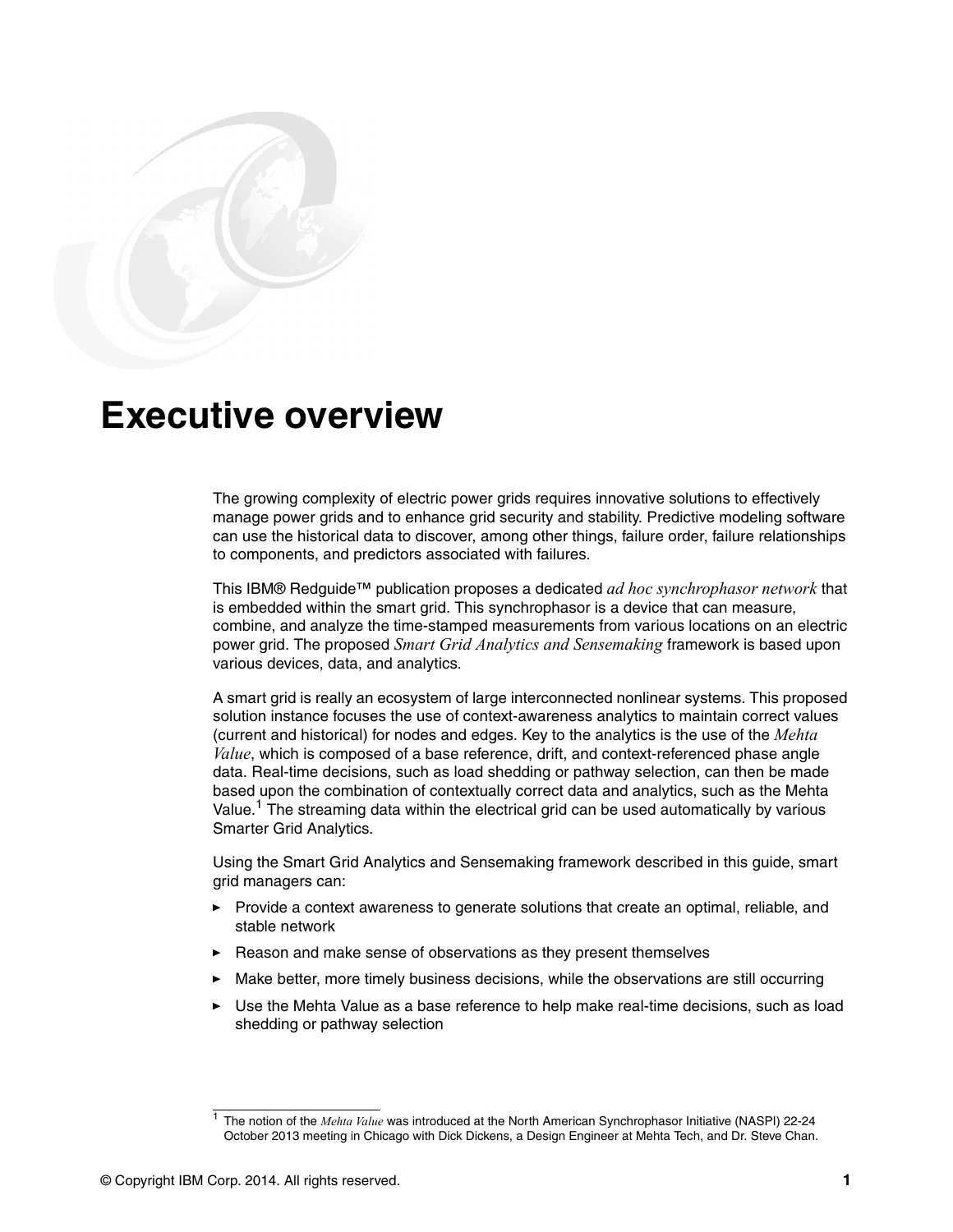## **Addressing the growing complexity of electric power grids with innovative contextual solutions**

As organizations address the growing complexity of electric power grids, context-referenced data on phasor<sup>2</sup> measurement units (PMUs) is key to any robustly scalable and extensible solution for an electric grid. *Context* is the cumulative history derived from data observations about smart grid entities and their attributes (such as voltage, phase angle). This context is a critical component of the analytic decision process. Without context, grid network stability conclusions and infrastructure modification decisions might be flawed. By using context analytics to take advantage of grid big data, grid managers can discover trends, patterns, and relationships. Sensemaking can use these insights to help energy producers and sellers to make fact-based decisions so as to anticipate and optimally shape business outcomes.

There are more granular real-time streaming data generated by smart sensors and meters along energy production, transmission, and distribution system pathways than ever before. The data can be aggregated around each of the entities types (network segments, current, waves, measuring devices, and source devices) that form an electric grid. This cumulative data can provide what is commonly called *historical context*. Historical data repositories can be used to create an understanding of historical behaviors, inter-dependencies, and outcomes.

There is a critical need for time-synchronized data recorders that can be used to create wide-area visibility and situational awareness to address power grid problems before they propagate. Improved historical analytics can create deep forensic understanding of power grid behaviors and their inter-relationships. Operators and those who broker electric grid output can use the insights gained though forensic analytics to create effective real-time monitoring tools. In essence, forensic insight can be used for predictive insight.

The volume and velocity of electric power grid data certainly places the sector in the realm of big data. The streaming data generated by phasors will be invaluable for utility management. Each and every streaming data element is potentially interesting and should be taken advantage of using context-based smart grid analytics, thereby enabling continuous insight.

## **Context awareness**

Context is the cumulative history derived from data observations about entities and includes several basic building blocks. Context *entities* are generically defined as people, places, and things. For this use case, entities are both the nodes (for example, substations) and edges (for example, transmission lines) in an electric grid. Entities also have *attributes*, such as voltage, wave size, and wave direction, and attributes can have *values*. Context is defined as a better understanding of how entities (for example, nodes and edges within the grid) relate. Cumulative context is the memory of how entities relate over time.

<sup>&</sup>lt;sup>2</sup> A *phasor* is any type of device that measures the electrical waves on an electrical grid.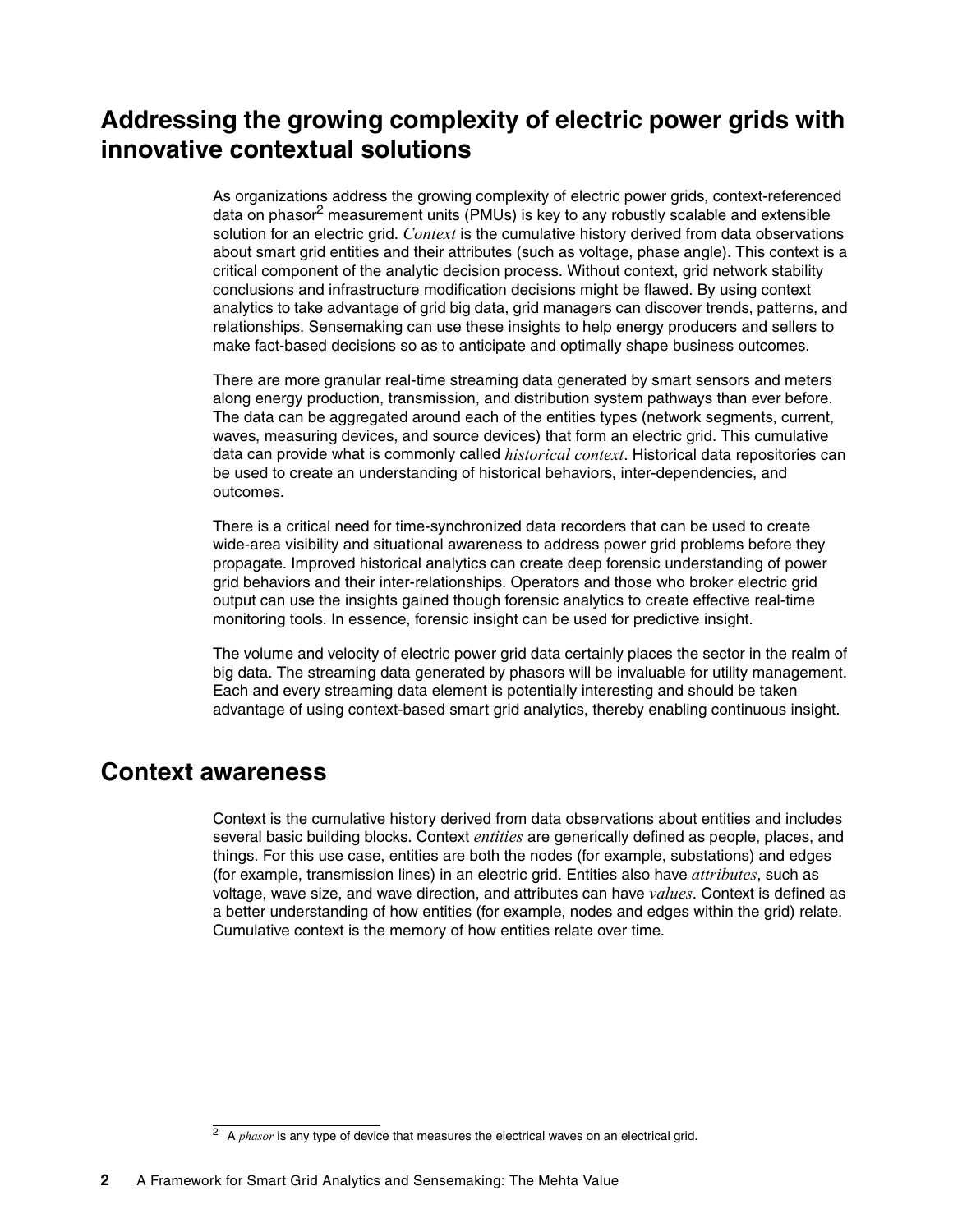#### **The need for accurate context awareness**

The electrical utility industry is the predominant provider of electric power within most countries. The electric companies control generation, transmission, and distribution of electric power. An important concern of utilities has been *reliability*. A secure, stable, and reliable uninterrupted supply can be achieved through the use of protective devices and teleprotection systems. These devices and systems prevent damage and preserve the supply systems' stability, so as to avoid failure.

One method to prevent degraded and impeded performance, using teleprotection systems (protective relays in conjunction with telecommunication channels) is to provide the optimal means of selectively isolating faults (on medium/high/super high voltage transmission lines, power transformers, variable shunt reactors, and so on). The teleprotection systems can automatically disconnect the faulted section and transfer command signals reliably using the most optimal pathway. Given appropriate data, the teleprotection systems can quickly engage in tripping (thereby reducing transmission line damage) the faulted section. These systems also attempt to avoid overtripping so as to maintain the stability of the power system. The amalgam of security, dependability, bandwidth (that is, data rate), and transmission time are interrelated and competing conflicting parameters. High security, high dependability, low bandwidth, and low transmission time are competing requirements.

Ideally, the decision to modify a power system should be made on the basis of an assessment of current grid measurements and the time-stamped history of each of these grid measurements. One type of common measurement on the grid is that made by a Synchrophasor. Using a specific Synchrophasor's measurements (current and historical) must include the measurements (current and historical) of nearby Synchrophasors. This combination of current and historical localized grid Synchrophasor data creates a context for the Synchrophasor of interest.

Smart grid analytics can take advantage of contextually correct data and generate solutions that create an optimal, reliable, and stable network. Real-time decisions, for example, load shedding, can then be made based upon the combination of contextually correct data and analytics. The decisions can indicate the need for configuration changes and point out the need for additional data collection. Decision making is optimized when context awareness is provided by a Sensemaking paradigm.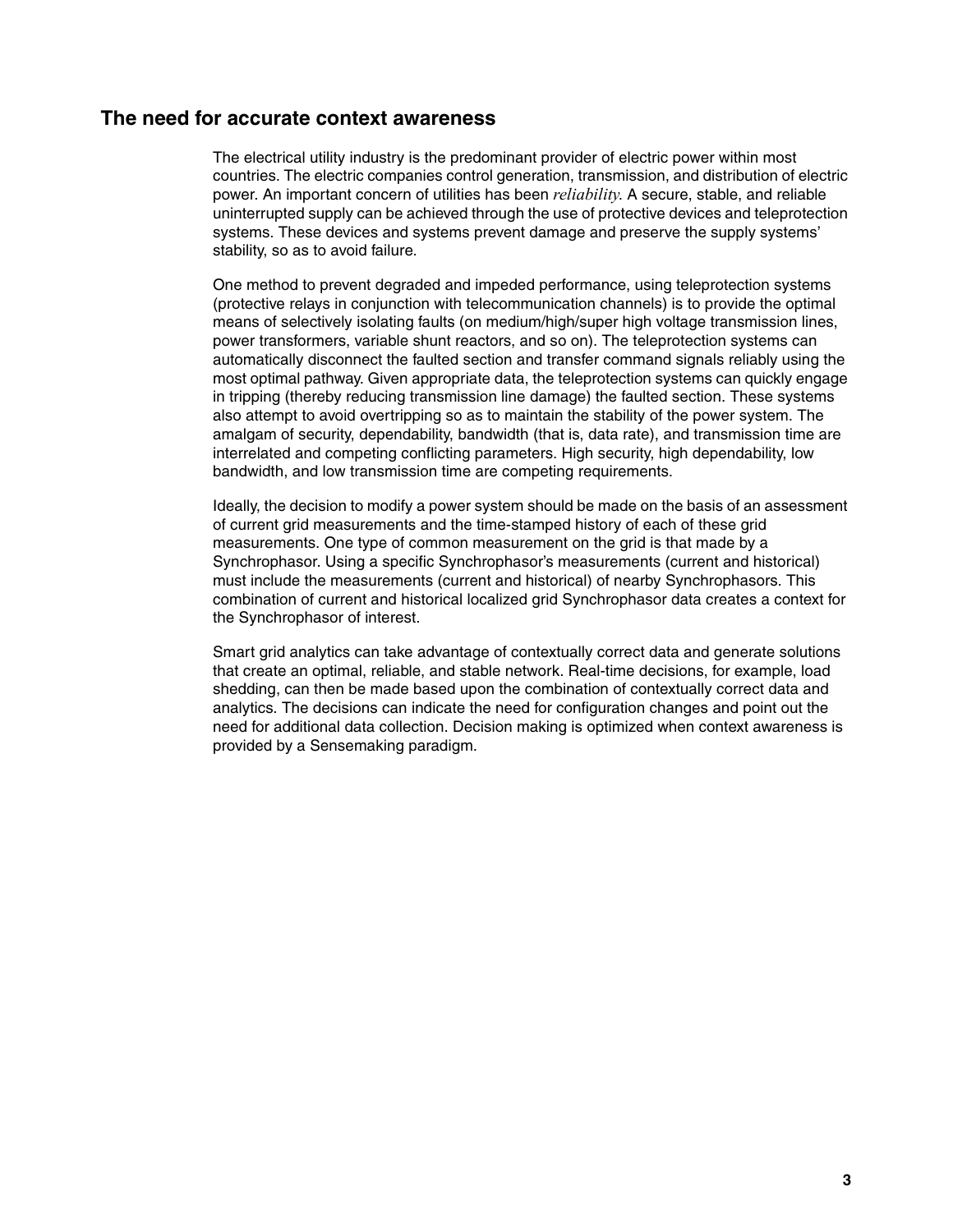

[Figure 1](#page-5-0) presents a high-level framework for the envisioned Smart Grid Analytics and Sensemaking infrastructure, based upon various algorithms, heuristics, methodologies, tools, and devices.

<span id="page-5-0"></span>*Figure 1 High-level operational concept of a Smart Grid Analytics and Sensemaking framework*

#### **Context-awareness is critical to grid and network stability monitoring**

Transfers of power across the grid are unpredictable due to market price variations and the increasing role of power brokers. Power brokers can change the terms of a contract in minutes and prices in second. Power brokers are forcing utilities to become more competitive and to increase the reliability of their service through smart grid initiatives. The complexities and the associated unforeseen instabilities stemming from power providers being swapped at a frenetic pace by power brokers can lead to questions of how to maintain the stability of power systems and prevent power system blackouts. To mitigate against these instabilities and to contribute to the overall stability of the grid, power brokers are implementing monitoring systems that can create context-awareness.

The complexity of electrical power grids requires the embedding of innovative systems to achieve more secure and stable grids. One solution instance focuses upon Wide Area Measurement Systems (WAMS) solutions with their associated context-awareness analytics. WAMS and other context-aware solutions, such as IBM InfoSphere® Sensemaking, are dependent upon the ingested data, such as accurately time-stamped PMUs of the electrical waves on an electric grid. PMUs over time can provide real-time insight into electrical grid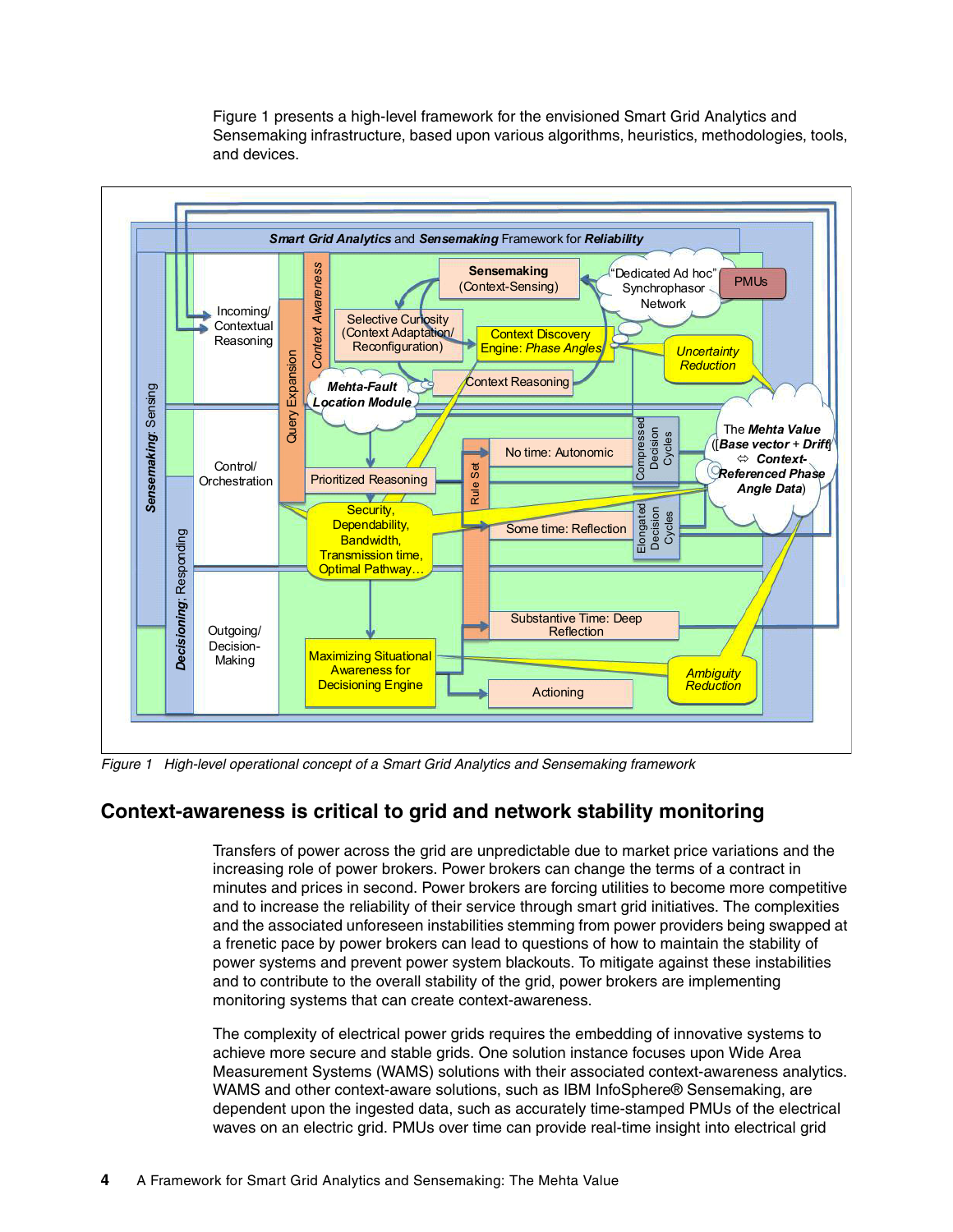stability. A synchrophasor device can measure, combine, and analyze the accurately time-stamped measurements from various locations on an electric power grid. The measurement integration can enable the identification of stresses/disturbances on the system. Most utilities are monitoring and collecting information from grids that pertain to network reliability and stability. After all, a collapsing voltage can readily propagate across the electric power grid and can cause the grid to fail. The global assessments can provide insight into the overall network stability.

Grid and network stability is more than just voltage stability. It is also a function of phase angle difference. Phase angle differences across PMUs are indicators of static stress across the grid. Greater phase angle differences imply larger static stress, and greater likelihood of grid instability. [Figure 2](#page-6-0) shows phase angle difference reflected in electric current measurement. There are strict standards, such as the coordinated universal time, about how to measure the phase angle with respect to the global time reference and how to report this phasor comparison information.



<span id="page-6-0"></span>*Figure 2 Phase angle difference*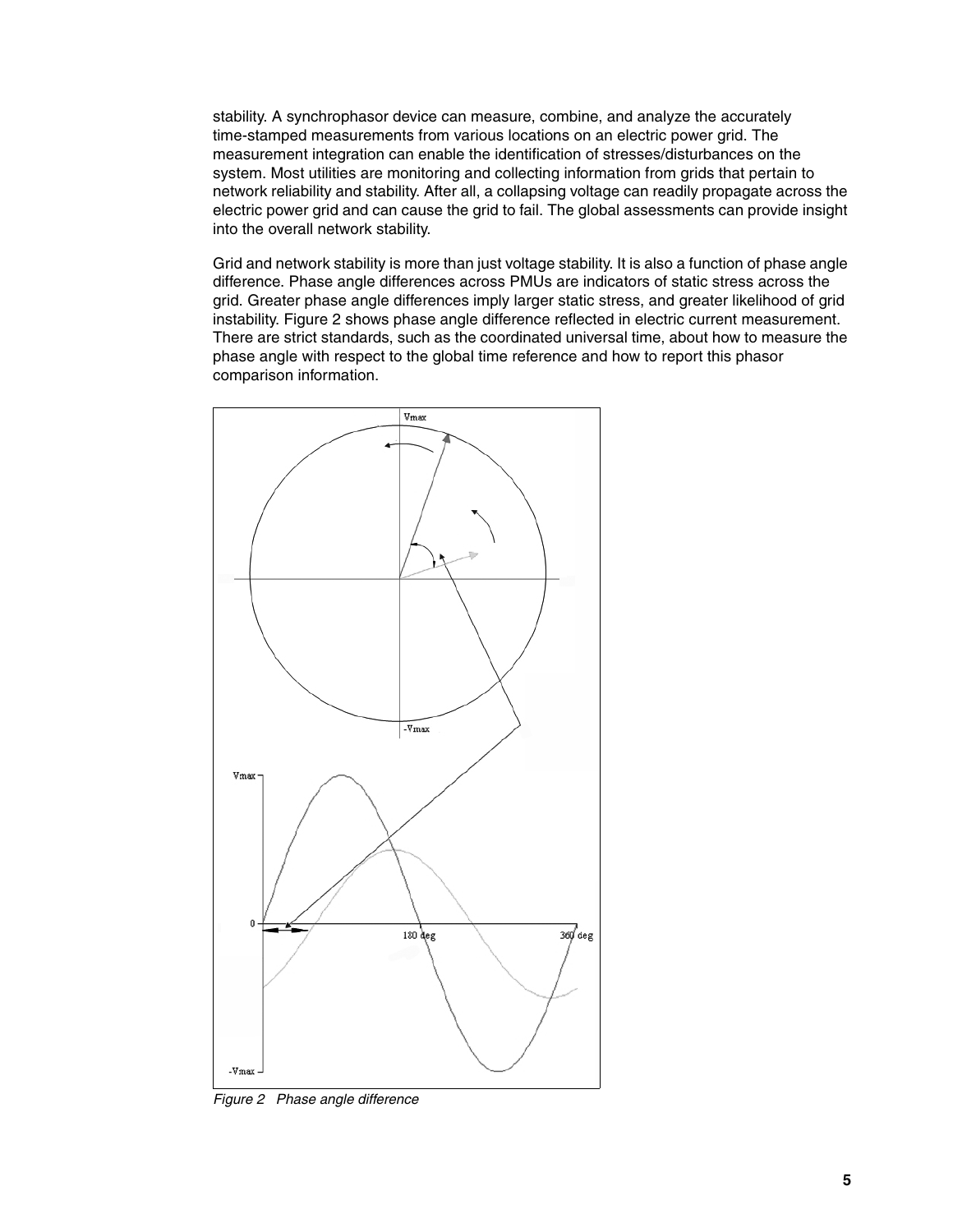Interoperability between different PMUs is determined by a standard called *Total Vector Error*, a measure of compliance levels. The reality is that there are major time-synchronization issues among measurements with the same time-stamps. Even worse, the tools from different vendors create different readings on the same unit. Inaccurate readings and differences between vendors make it challenging for utilities to share the streaming data generated by the PMUs.

Intelligent electronic devices (IEDs), such as PMU, are used to monitor the stability of power systems. PMUs are positioned on the power grid at the substation level. The synchronized sampling and ensuing output of synchronized phasors should support the real time phasor comparison. The real-time output allows power system operators and planners to assess the state of the power system and to manage its stability.

Power system status is a function of rotor angle *and* rotor speed. While rotor speed deviation is used to detect increasing instability, it is the knowledge of rotor angle first swing that is needed for the detection of sudden, dynamic instability. The internal rotor angle is typically not measured directly, and the PMU approximates the internal rotor angle using the generator bus phase angle. When the number of phase angle measurements is increased in each area of interconnect power systems, the accuracy of this base vector computation will be increased. Concurrently, the enhanced base vector inherently provides better context-referenced phase angle data, because both are shaped by the other in a mutually recursive fashion.

The center of inertia (COI) is used to determine the interconnection phase angle and quantify the extent of phase angle variations away from the "system center." The generated rotor angle estimates are used by the supervisory control and data acquisition/energy management systems (SCADA/EMS). However, the calculation of the online, real-time rotor angle stability COI measures (by WAMS) is computationally challenging, and there is no assurance that the online computational process will be fast enough to produce "real-time" results. As a result, there is a move away from various COI to the notion of a simpler, base reference.

The granularity of a phase angle reference is a more accurate measurement than the common reference. If the number of phase angle measurements in each area of the interconnected power systems is increased, the accuracy of the COI angle reference computation can be increased. The accuracy can be further enhanced if a mapping of the COI over time is made available. This mapping can also account for COI drift over time. More measurements and context allows a better predictor of both the future values for COI and future system instability. The various COI, collectively, represent the base reference.

Reliable, accurate, and seamless exchange of streaming data is critical to the accuracy of continuous insight and the requisite context-awareness for grid and network stability monitoring. Consider the lack of accurate, contextual forensic data, for example the cascading failure of the Northeast Blackout of 2003. Establishing the sequence of events that led up to the cascading failure and determining where the disturbance began was difficult. Although the individual parts that shut down each had data loggers, the clocks on them were not coordinated.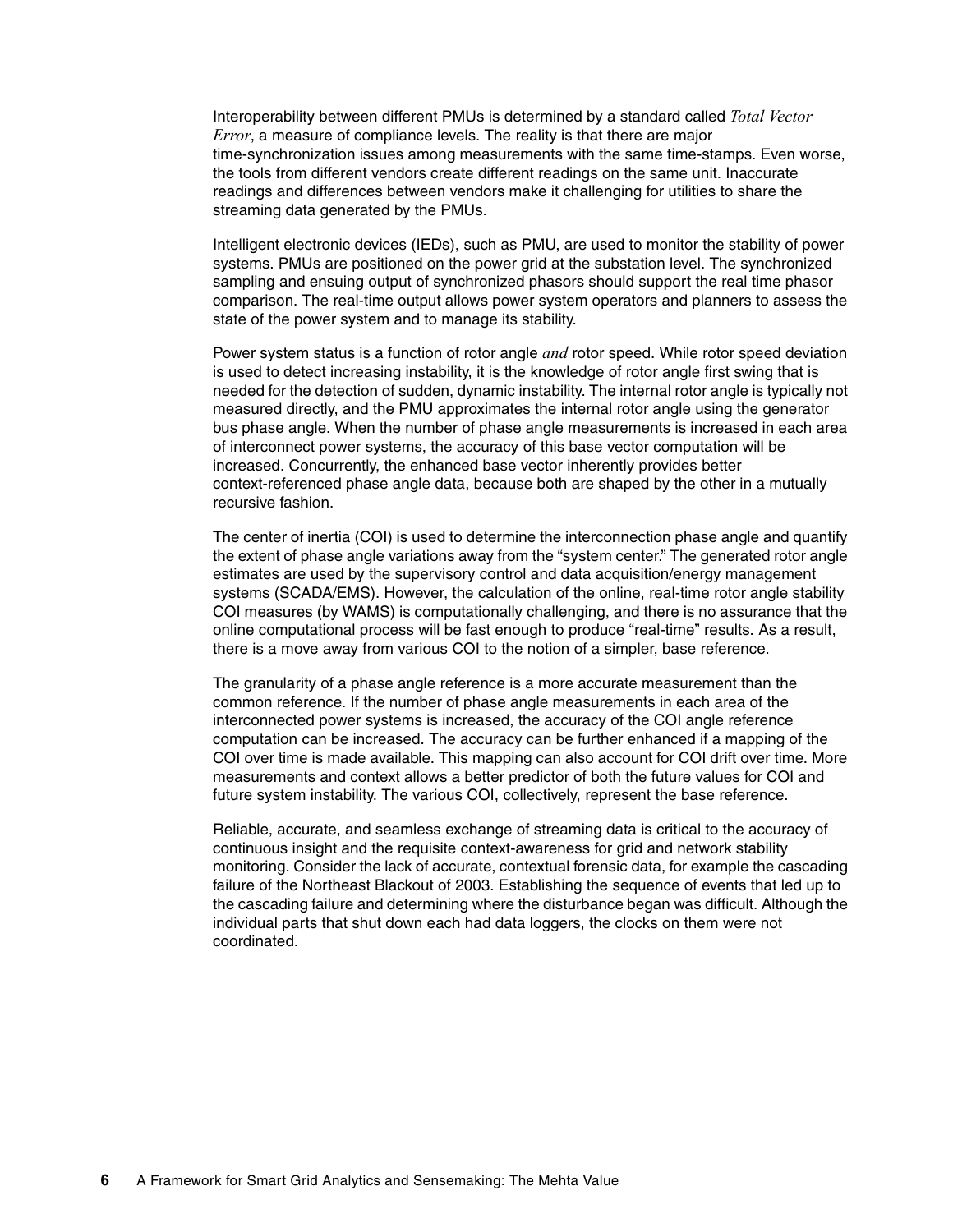### **Context analytics: Using the requisite building blocks for gaining insight into network stability**

Context-awareness as provided by a Sensemaking paradigm, such as a WAMS, is central to monitoring network stability. Context-awareness analytics can provide increased insight into network stability and reliability. Historical, context rich data can generate forensic lessons learned and predictive models which can estimate future reliability.

Predictive modeling software, such as IBM SPSS® Modeler, can use the synchrophasor historical data to discover, among other things, failure order, failure relationships to components, and predictors associated with failures. Predictive analytics can take advantage of PMU historical data to discover historical patterns, models, predictors, relationships, and trends. The exploration portion of the analytics can focus upon the discovery of relationships between outcomes of interest and data variables and the values of these variables.

The primary output of the predictive analytics will be patterns or models that are relevant to network stability and reliability. These models or patterns can be deployed against real-time PMU data to discover the existence of newly formed patterns. When interesting patterns are detected, this knowledge can be used to guide real-time, mission-critical decisions.

## **Framework for Smart Grid Analytics and Sensemaking**

There are two critical components to the Smart Grid Analytics and Sensemaking framework:

- **Exercise** Sensemaking analytics
- **Decision making**

The Sensemaking portion denotes the incremental context accumulators. With each new data observation (for example actions, behaviors, locations, activities, or attributes), there is the possibility of a new discovery. The decision making portion of the framework assesses each newly updated entity to determine if something new has been learned *and* whether that new information is important and requires some sort of action, for example network modification or pathway changes. Our Sensemaking approach is divided into three basic components: infrastructure, incoming/contextual reasoning, and decision responding.

#### **Critical infrastructure of a dedicated framework**

This proposed framework requires the creation of a dedicated ad hoc synchrophasor network, embedded within the smart grid. Each of these network units, or PMUs, will collect: voltage, phase angle measurements, location, and time stamps. The proposed Sensemaking analytics has the following assumptions:

- There are no time-synchronization issues among measurements with the same time stamps for phasor measurement units (PMUs). Although readings produced by different manufacturers can differ by unacceptable variances, in fact differences ranging up to microseconds in the double digits have been observed.
- The measurements of the rotor angle are correct. All the collected measurements will be forwarded in real time to a context discovery engine.

The analytic portion of the smart grid Sensemaking requires both a layered technology deck and multiple computing infrastructures. Different analytics perform different functions, and the data itself varies in volume, variety, and velocity (data streams where data flows over constantly running queries). The key enabling infrastructures of IBM Apache Hadoop MapReduce and Streams are needed. Within an IBM Hadoop environment, deep analytics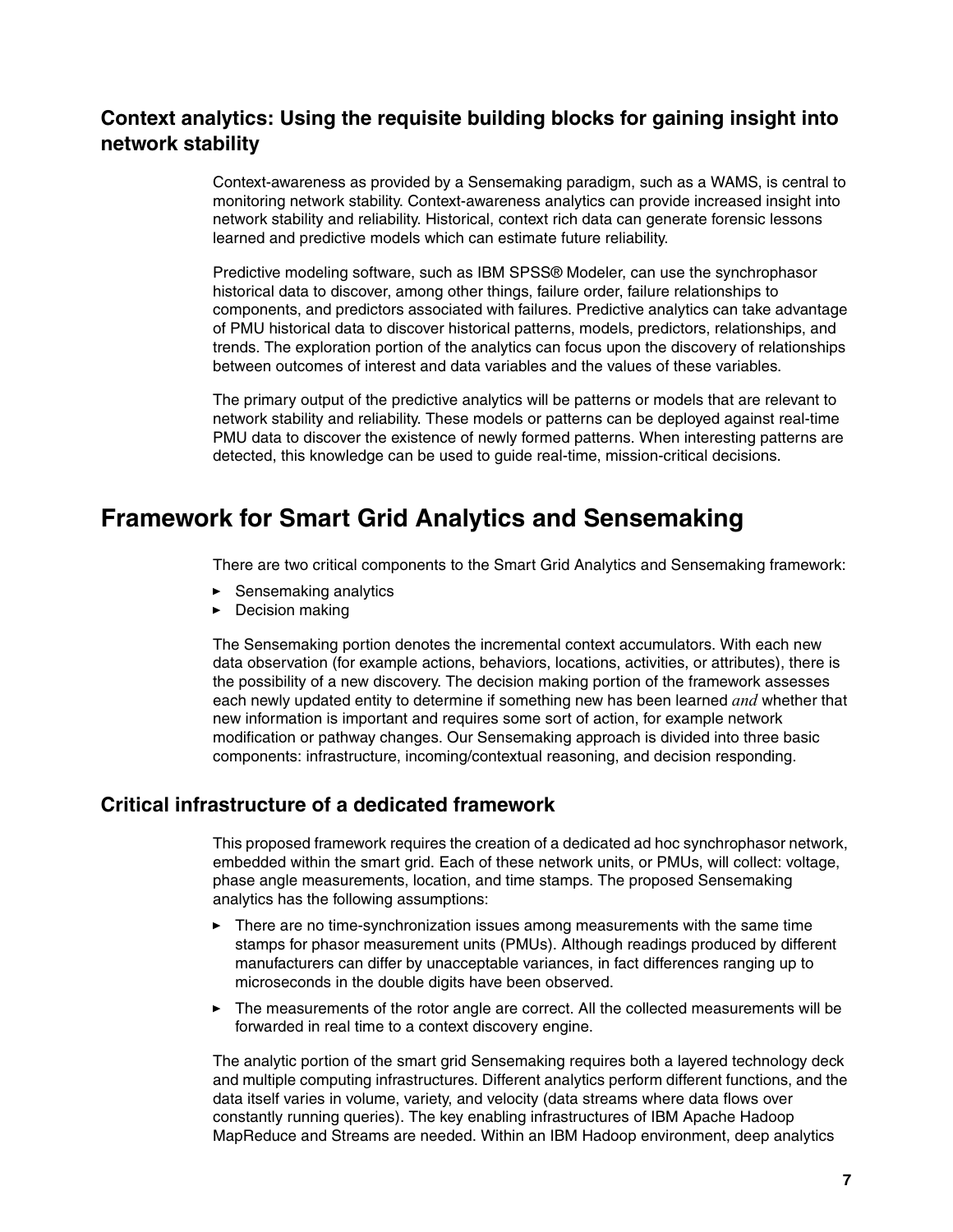can be performed on very large amounts of historical data and data at rest. IBM InfoSphere Streams technology enables the continuous analysis of massive volumes of streaming data with sub-millisecond response times. The volume and velocity of data associated with solutions, such as WAMS, means that real time grid assessment solutions must be instantiated in an infrastructure such as IBM InfoSphere Streams. When these infrastructures are combined with traditional enterprise data marts, analytics can take advantage of the full range of grid data.

#### **Incoming and contextual reasoning support for the Mehta value**

*Grid systems* (a set of elements and relationships) are in the form of networks, which are sets of nodes (also known as *vertices*) joined together in pairs by edges (also known as *links*). A set of binary relations would be used to describe the communication pattern between the nodes. A *network* consists of a set of nodes coupled with a set of binary relations between the nodes, which describe their communication pattern.

Grid networks vary in size (from small to large), density (from sparse to plenteous number of nodes), and topology (from those with highly modular structure to those with highly overlapping structure). The different nodes interact with each other but at different levels of strength. The nodes that are adjacent to a specific node have the most important strength of interaction. Typically, the strength of interaction between a node of interest and other nodes decays the further away a node is. The exact relationship of the strength can be determined by the graph analytics, as strength can change over time.

The analytics portion of the environment updates context, as appropriate, with every new observation. The real-time portion of the smart grid analytics receives the network stream data created by each synchrophasor or collector.

*Drift* is an important component of the context. If drift is added to the base reference, a more accurate version of a base reference is created. If the base reference is combined with the compensatory drift aspect and context-referenced phase angle data, it is called a *Mehta Value*, as follows:

Mehta Value = base reference + drift + context-referenced phase angle data

The Mehta Value can constitute a new de facto currency for utilities.

#### **Decision making and responding**

Key to decision making is an understanding of the past. Analytics uses *historical* data about grid edges and nodes to discover historical patterns, models, predictors, relationships, and trends that are associated with outcomes of interest, for example transmission line degradation. These models, patterns, and rules can be compared against a combination of real-time data and contextual history to detect changes in the likelihood of these outcomes or partial matches to patterns. When these changes are detected, management controls can dynamically modify the network and prevent the occurrence of undesirable outcomes.

#### **Control and orchestration**

The real-time portion of the analytics environment must reason and make sense of observations as they present themselves. This cumulative, cohesive picture of the nodes and the network enables the analytics to use a combination of internal relevance detection models, rules, and situational assessment algorithms to make sense of and to evaluate different aspects of the smart grid.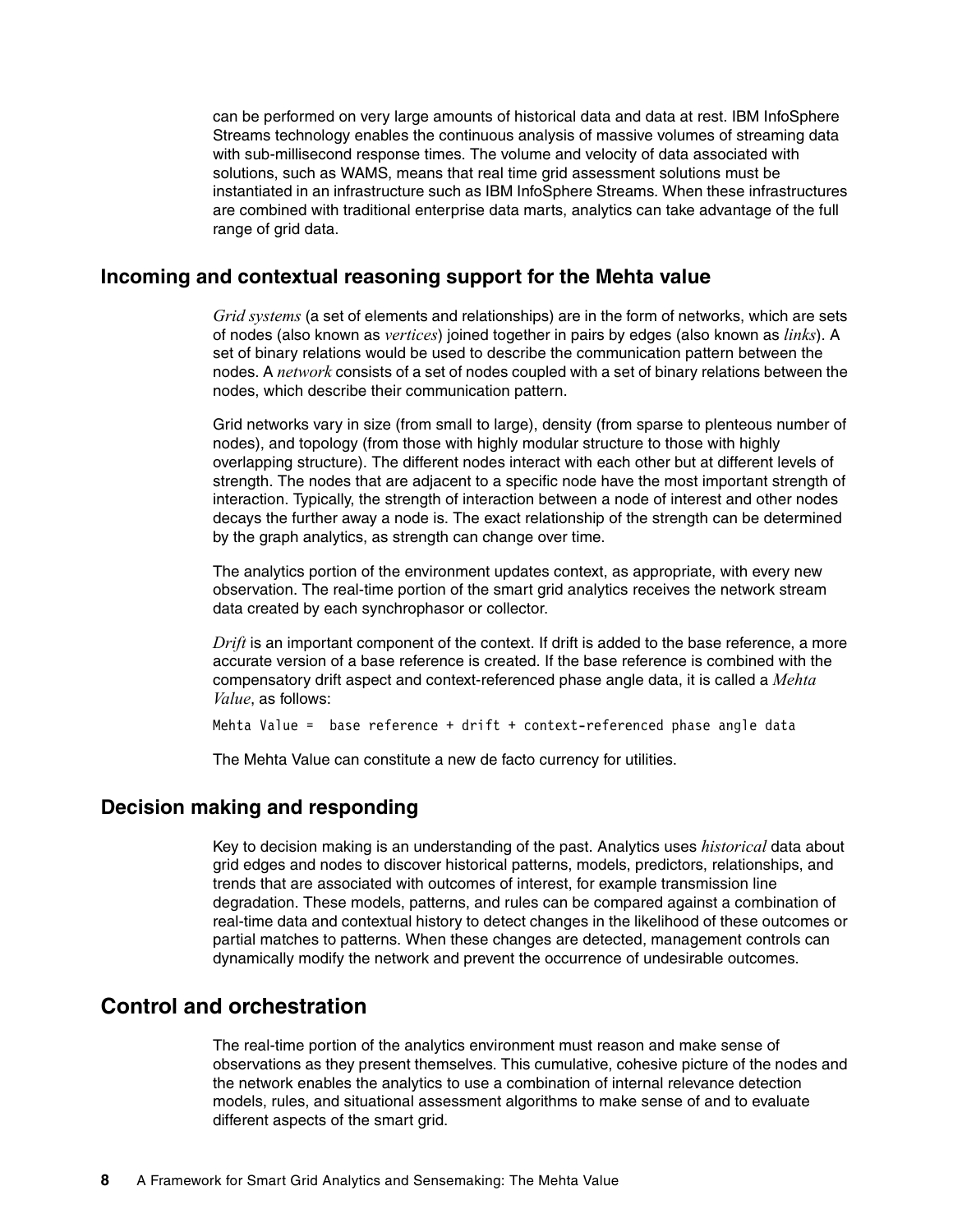The real-time analytics environment can discover whether the cumulative (new streaming data + history) data on that grid location, or Mehta Value, now matches the models and patterns that have been developed in the deep analytics portion of the process. The real-time assessment can determine if an interesting event, such as COI drift, appears to be occurring or if there are interesting changes of parameter values, new evidence for hypothesis confirmation, or surprising and relevant events and insights. The analytics environment can determine if the addition of this new data point changes the existing scores or the likelihood of accuracy for analytics models, trends, behaviors, scenarios, and situations. The analytics also compare the current contextual values to different types of algorithms, such as fault location algorithms, which use both geography (that is, spatial analysis) and time (that is, temporal analysis). Those changes or discoveries deemed relevant and interesting can then be pushed to appropriate users. One type of action is that of continual adaptation or reconfiguration of system aspects to prevent increased system instability.

As the real-time analytics find discoveries that matter, alerts can be sent to users. Alerts can trigger real-time responses or a lengthier replanning event. One type of action is that of system adaptation or reconfiguration to prevent increased system instability. Other grid parameters can be modified, including security settings, bandwidth allocation, pathway selection, and so on. The dynamic modification of these parameters can enhance system reliability and stability.

#### **Outgoing decision making**

The primary goal of a smart grid decision making process is to make better, more timely business decisions, while the observations are still occurring. The decision process must enable the achievement of increased reliability, mitigate risk, and recognize opportunity for improvement. The process must improve the detection of outages, determine appropriate instances for load shedding, and create optimal criteria for condition-based maintenance.

The decision criteria are developed off line, using deep reflection analytics. Deep reflection uses predictive analytics to discover how historical data (variables and values) are related to outcomes of interest. The time stamped variables of interest here include: phase angle, voltage, rotor angle, wave size, and wave direction, and so on. The analytics uses historical data to discover historical patterns, models, predictors, relationships, and trends that are related to outcomes of interest, for example drift.

Depending on the size of the historical data, this type of analytics can be performed either in a traditional data warehouse or in a Hadoop based environment. The exploration portion of the analytics typically focuses on the discovery of relationships between outcomes of interest and data variables and the values of these variables. An excellent software platform for the model discovery is SPSS Modeler Premium. It provides a broad set of analytic capabilities, including the following capabilities: visualization and exploration of data, data manipulation, cleaning and transformation of data, and deployment of results.

The primary output of deep reflection analytics is the patterns or models that were discovered within the modeling process. When the enterprise learns from its historical experience, it can take action to apply what it has learned. These models and patterns can be deployed against new incoming (real-time) data in a real-time analytics environment. As the real-time assessment process discovers variable values, patterns, and so on of interest, this information is used to initiate actions or alerts to monitors.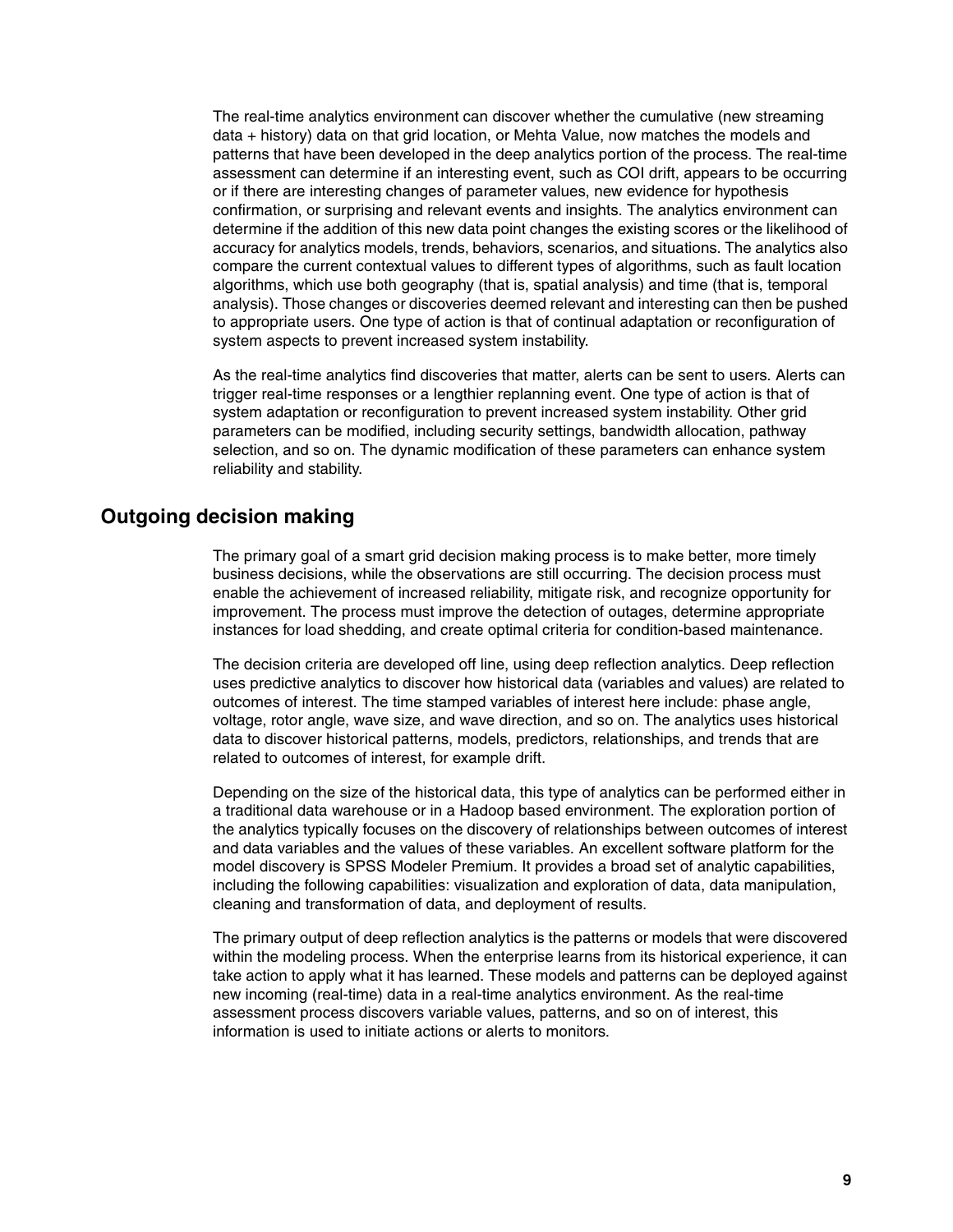## **Summary**

The complexity of electric power grids requires innovative solutions to effectively manage the power grids and to enhance grid security and stability. Predictive modeling software can use the synchrophasor historical data to discover, among other things, failure order, failure relationships to components, and predictors associated with failures. The proposed dedicated ad hoc synchrophasor network, embedded within the smart grid, focuses the use of context-awareness analytics to maintain correct values (current and historical) for nodes and edges. Key to the analytics is the use of the Mehta Value, composed of a base reference, drift, and context-referenced phase angle data. Real-time decisions, such as load shedding or pathway selection, can then be made based upon the combination of contextually correct data and analytics, such as the Mehta value.

## **Resources for more information**

For more information about the concepts that are highlighted in this guide, see the following resources:

- IBM InfoSphere Sensemaking

<https://www-304.ibm.com/industries/publicsector/fileserve?contentid=235174>

► Jeff Jonas, IBM Fellow and Chief Scientist of the IBM Entity Analytics Group, blogs on Sensemaking and Context Analytics

[http://jeffjonas.typepad.com/jeff\\_jonas/](http://jeffjonas.typepad.com/jeff_jonas/
)

- *Context-Based Analytics in a Big Data World: Better Decisions*, REDP-4962 <http://www.redbooks.ibm.com/abstracts/redp4962.html?Open>
- *Analytics in a Big Data Environment*, REDP-4877

<http://www.redbooks.ibm.com/abstracts/redp4877.html?Open>

- IBM Big Data Analytics website

[http://www-01.ibm.com/software/data/infosphere/bigdata-analytics.html](http://www-01.ibm.com/software/data/infosphere/bigdata-analytics.html
)

- *Harness the Power of Big Data: The IBM Big Data Platform* (An IBM eBook)

[https://www14.software.ibm.com/webapp/iwm/web/signup.do?source=swinfomgt&S\\_PKG=](https://www14.software.ibm.com/webapp/iwm/web/signup.do?source=swinfomgt&S_PKG=ov8257&_TACT=109HF53W&S_CMP=is_bdebook3) [ov8257&\\_TACT=109HF53W&S\\_CMP=is\\_bdebook3](https://www14.software.ibm.com/webapp/iwm/web/signup.do?source=swinfomgt&S_PKG=ov8257&_TACT=109HF53W&S_CMP=is_bdebook3)

- *Turning Big Data into Actionable Information with IBM InfoSphere Streams*, TIPS0948 [http://www.redbooks.ibm.com/abstracts/tips0948.html?Open](http://www.redbooks.ibm.com/abstracts/tips0948.html?Open
)
- IBM SPSS Modeler

[http://www-01.ibm.com/software/analytics/spss/products/modeler/](http://www-01.ibm.com/software/analytics/spss/products/modeler/
)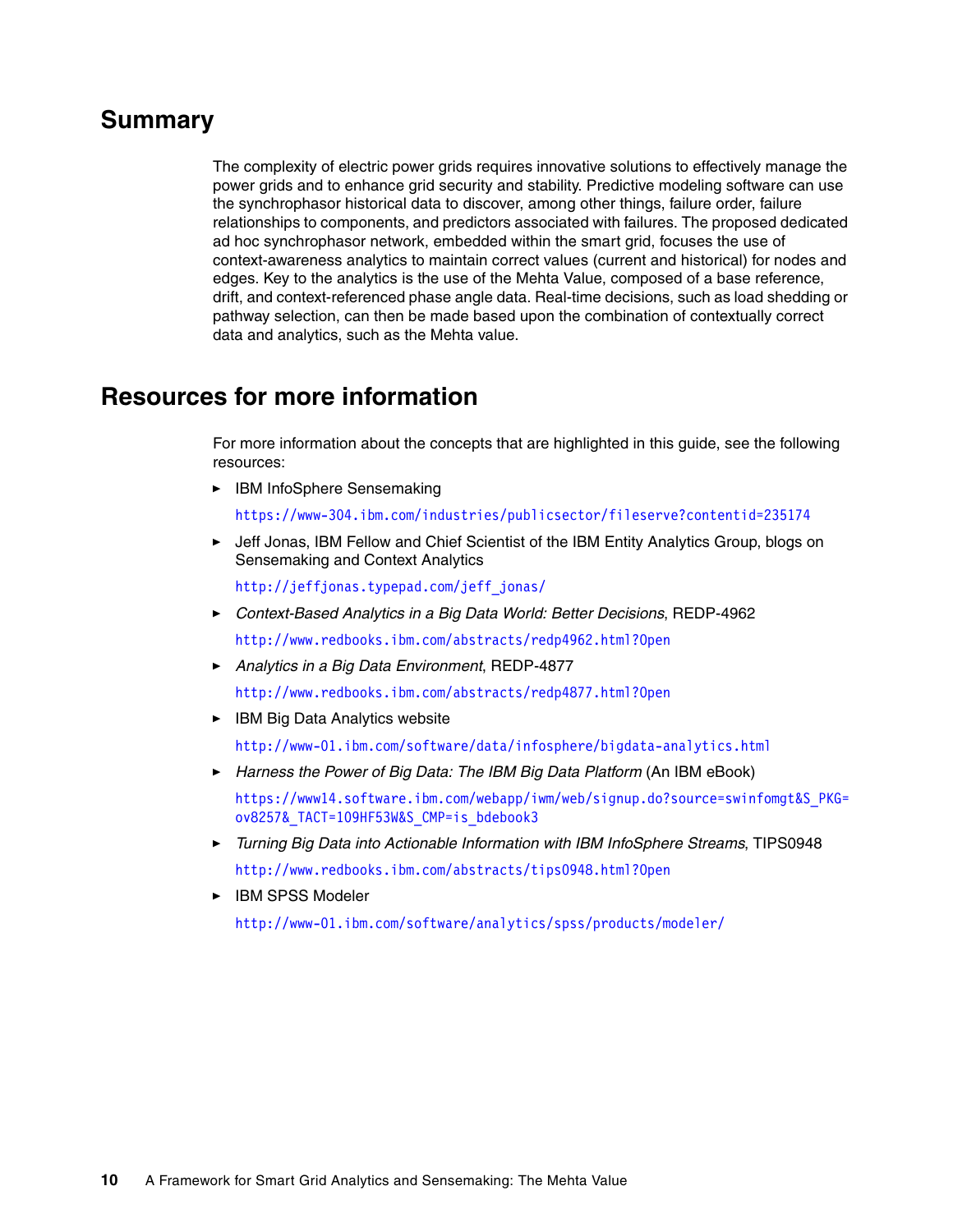#### **Authors**

This guide was produced by a team of specialists from around the world working at the International Technical Support Organization (ITSO).

**Lisa Sokol, Ph.D.** is an Architect within the Office of the CTO, IBM Software Group, US Federal Government Services. Her primary areas of interest are assisting government communities in dealing with the decision overload problem and using analytics to discover actionable information buried within large amounts of data. She has designed several systems that detect and assess threat risk relative to fraud, terrorism, counter intelligence, and criminal activity. She has a doctorate in Operations Research from the University of Massachusetts.

**Steve Chan, Ph.D.** is the Director of Swansea University's Network/Relationship Science Analytics Program and a Director of the IBM Network Science Research Center (NSRC), focusing upon those Sensemaking methodologies and tools that will facilitate moving from big data to big insights. He is Chairman of the Board for Mehta Tech (an interoperability for smart grid infrastructure firm). He also serves on the Advisory Council for the Network Centric Operations Industry Consortium (NCOIC) and is Chairman for the NCOIC Smart Grid-Sensemaking Workgroup.

Thanks to **Vasfi Gucer** of the ITSO in Austin, TX, for his contributions to this project.

#### **Now you can become a published author, too!**

Here's an opportunity to spotlight your skills, grow your career, and become a published author—all at the same time! Join an ITSO residency project and help write a book in your area of expertise, while honing your experience using leading-edge technologies. Your efforts will help to increase product acceptance and customer satisfaction, as you expand your network of technical contacts and relationships. Residencies run from two to six weeks in length, and you can participate either in person or as a remote resident working from your home base.

Find out more about the residency program, browse the residency index, and apply online at: **[ibm.com](http://www.redbooks.ibm.com/residencies.html)**[/redbooks/residencies.html](http://www.redbooks.ibm.com/residencies.html)

**Stay connected to IBM Redbooks publications**

- Find us on Facebook:

<http://www.facebook.com/IBMRedbooks>

► Follow us on Twitter:

[http://twitter.com/ibmredbooks](http://twitter.com/ibmredbooks
)

- ► Look for us on LinkedIn: <http://www.linkedin.com/groups?home=&gid=2130806>
- ► Explore new IBM Redbooks® publications, residencies, and workshops with the IBM Redbooks weekly newsletter:

[https://www.redbooks.ibm.com/Redbooks.nsf/subscribe?OpenForm](https://www.redbooks.ibm.com/Redbooks.nsf/subscribe?OpenForm
)

► Stay current on recent Redbooks publications with RSS Feeds:

<http://www.redbooks.ibm.com/rss.html>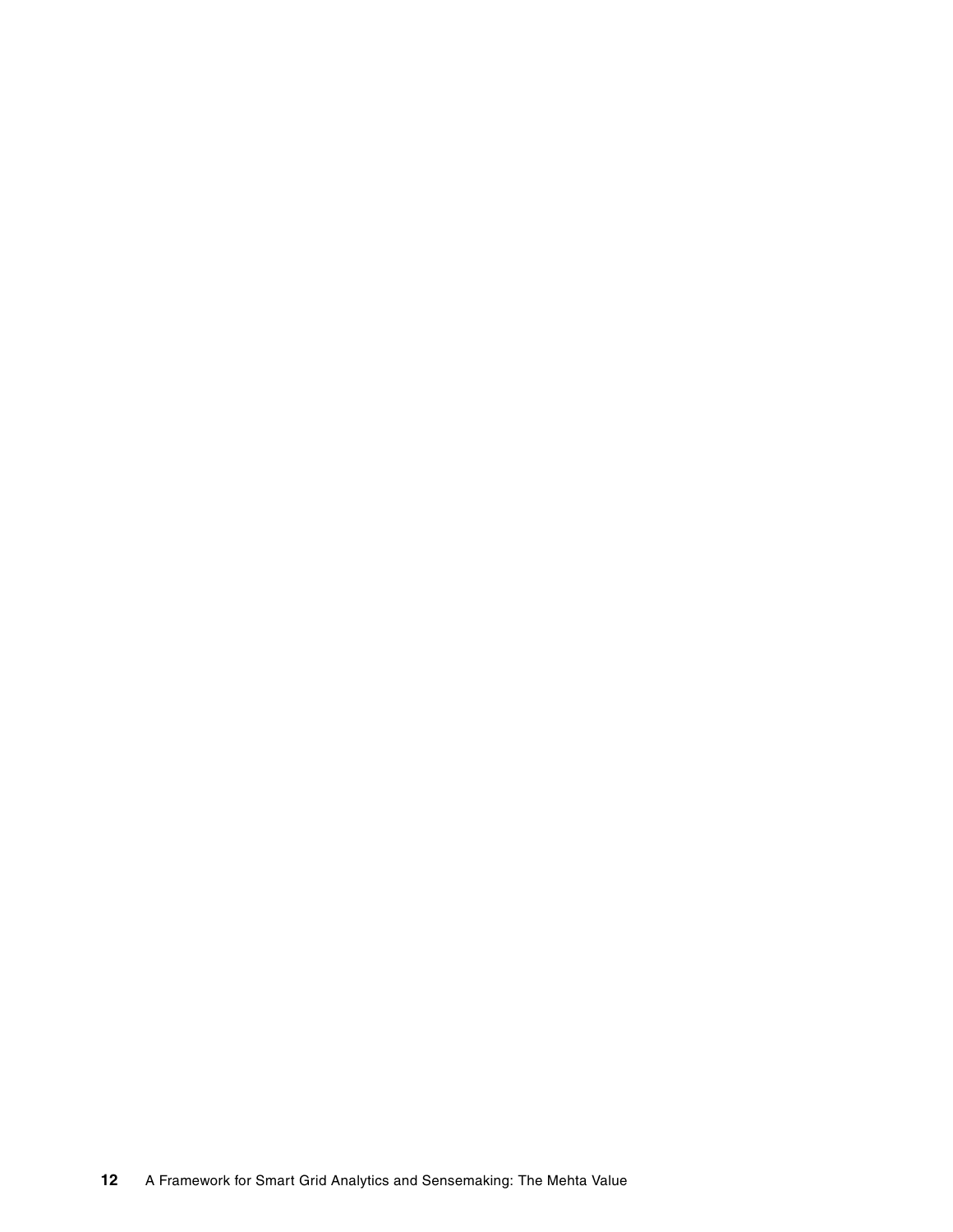# **Notices**

This information was developed for products and services offered in the U.S.A.

IBM may not offer the products, services, or features discussed in this document in other countries. Consult your local IBM representative for information on the products and services currently available in your area. Any reference to an IBM product, program, or service is not intended to state or imply that only that IBM product, program, or service may be used. Any functionally equivalent product, program, or service that does not infringe any IBM intellectual property right may be used instead. However, it is the user's responsibility to evaluate and verify the operation of any non-IBM product, program, or service.

IBM may have patents or pending patent applications covering subject matter described in this document. The furnishing of this document does not grant you any license to these patents. You can send license inquiries, in writing, to:

*IBM Director of Licensing, IBM Corporation, North Castle Drive, Armonk, NY 10504-1785 U.S.A.*

**The following paragraph does not apply to the United Kingdom or any other country where such provisions are inconsistent with local law:** INTERNATIONAL BUSINESS MACHINES CORPORATION PROVIDES THIS PUBLICATION "AS IS" WITHOUT WARRANTY OF ANY KIND, EITHER EXPRESS OR IMPLIED, INCLUDING, BUT NOT LIMITED TO, THE IMPLIED WARRANTIES OF NON-INFRINGEMENT, MERCHANTABILITY OR FITNESS FOR A PARTICULAR PURPOSE. Some states do not allow disclaimer of express or implied warranties in certain transactions, therefore, this statement may not apply to you.

This information could include technical inaccuracies or typographical errors. Changes are periodically made to the information herein; these changes will be incorporated in new editions of the publication. IBM may make improvements and/or changes in the product(s) and/or the program(s) described in this publication at any time without notice.

Any references in this information to non-IBM Web sites are provided for convenience only and do not in any manner serve as an endorsement of those Web sites. The materials at those Web sites are not part of the materials for this IBM product and use of those Web sites is at your own risk.

IBM may use or distribute any of the information you supply in any way it believes appropriate without incurring any obligation to you.

Any performance data contained herein was determined in a controlled environment. Therefore, the results obtained in other operating environments may vary significantly. Some measurements may have been made on development-level systems and there is no guarantee that these measurements will be the same on generally available systems. Furthermore, some measurements may have been estimated through extrapolation. Actual results may vary. Users of this document should verify the applicable data for their specific environment.

Information concerning non-IBM products was obtained from the suppliers of those products, their published announcements or other publicly available sources. IBM has not tested those products and cannot confirm the accuracy of performance, compatibility or any other claims related to non-IBM products. Questions on the capabilities of non-IBM products should be addressed to the suppliers of those products.

This information contains examples of data and reports used in daily business operations. To illustrate them as completely as possible, the examples include the names of individuals, companies, brands, and products. All of these names are fictitious and any similarity to the names and addresses used by an actual business enterprise is entirely coincidental.

#### COPYRIGHT LICENSE:

This information contains sample application programs in source language, which illustrate programming techniques on various operating platforms. You may copy, modify, and distribute these sample programs in any form without payment to IBM, for the purposes of developing, using, marketing or distributing application programs conforming to the application programming interface for the operating platform for which the sample programs are written. These examples have not been thoroughly tested under all conditions. IBM, therefore, cannot guarantee or imply reliability, serviceability, or function of these programs.